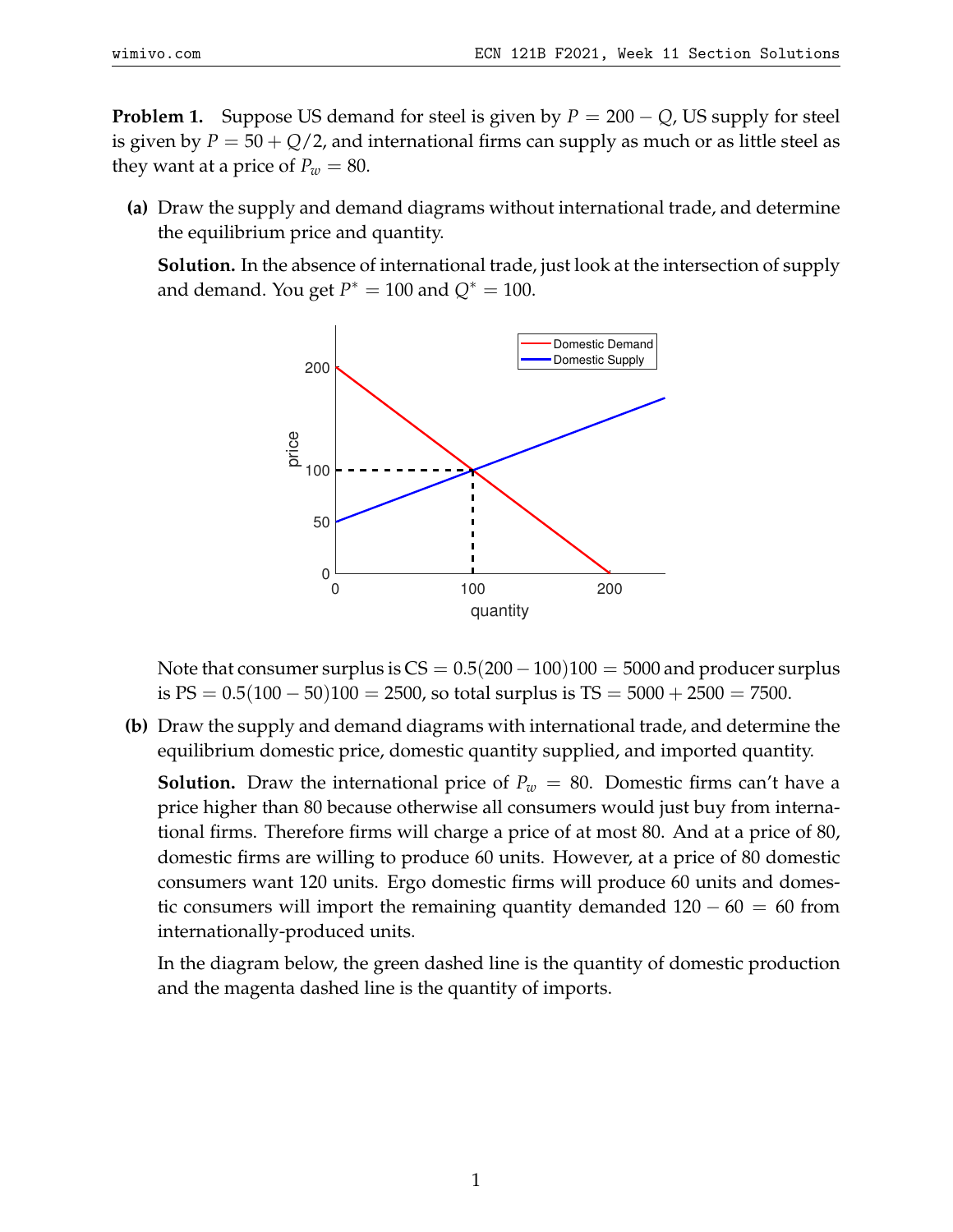

**(c)** In terms of US welfare, is society better with or without international sales?

**Solution.** Society is better off with international sales. Without international trade, the welfare area is between demand and supply up to their intersection. With international trade, there's an additional welfare area.

Specifically, consumer surplus is now  $CS = 0.5(200 - 80)120 = 7200$ , domestic producer surplus is now  $PS = 0.5(80 - 50)60 = 900$ , and therefore total surplus is now  $TS = 8100$ . International trade helps domestic consumers, hurts domestic producers, and overall welfare is higher by 600. The increase in total surplus is shown by the blue triangle below.



Also note that international firms are better off with trade as well, since they can trade things and therefore earn additional producer surplus. Overall the US is better off with trade, as is the rest of the world; but domestic firms have an incentive to prevent trade.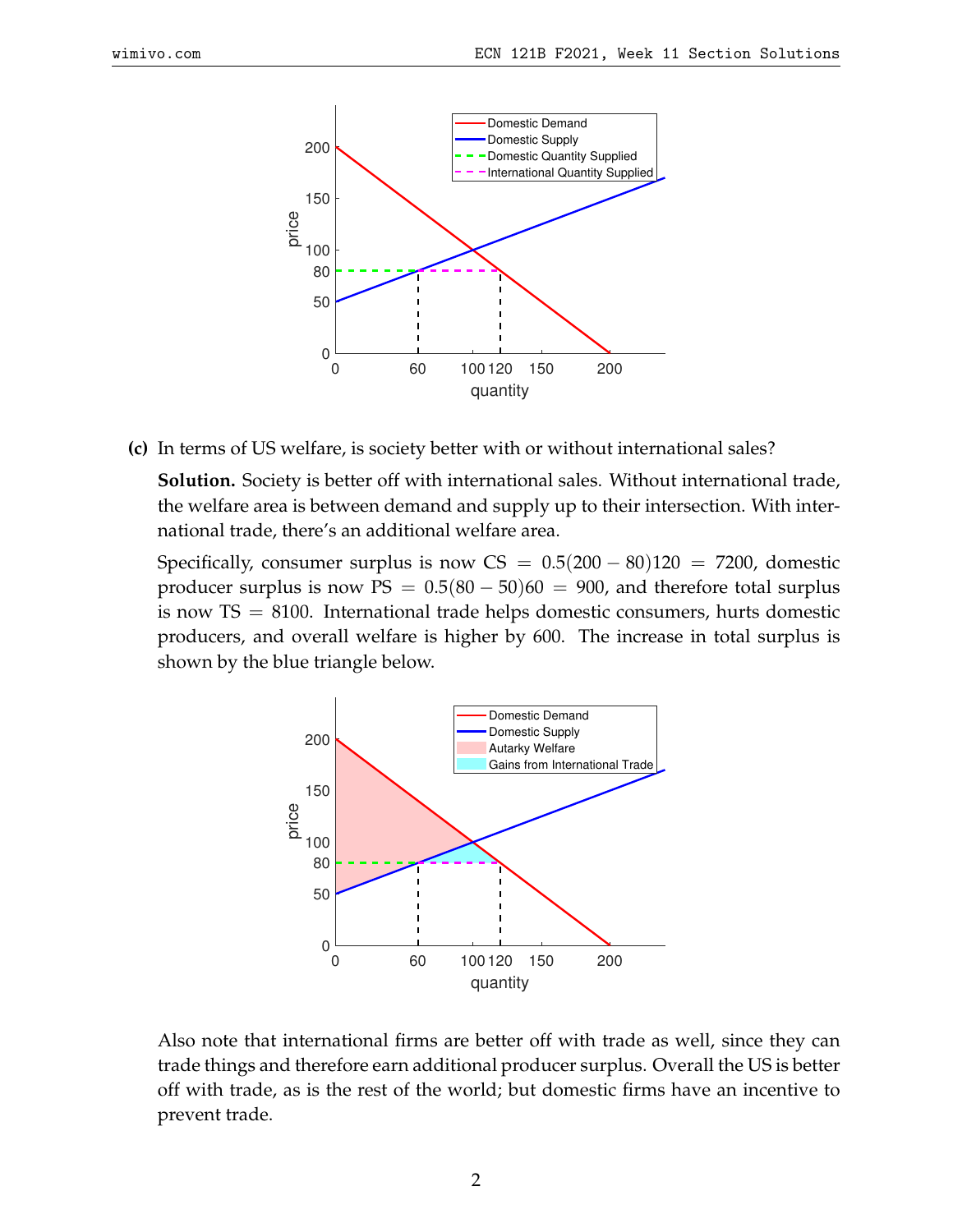**Problem 2.** Little Debbie Honey Buns are sold by grocery stores in City A and City B. The inverse demand curve in City A is  $P_A = 40 - Q_A$ , and in City B is  $P_B = 40 - Q_B$ . City A is served by a group of perfectly competitive grocery stores, whereas City B is served by a single grocery store. Grocery stores can purchase as many Honey Buns from Little Debbie as they want at wholesale price  $P_w = 10$ .

**(a)** What will be the market price and quantity of Honey Buns in each location? Calculate consumer surplus and producer surplus.

**Solution.** First note that the marginal cost for a grocery store to acquire one more Honey Bun is the price it has to pay the upstream firm Little Debbie,  $P_w = 10$ .

For City A with perfect competition, it follows that  $P_A^* = MC = 10$ , which implies  $Q_A^* = 30$ . Consumer surplus is  $CS_A = 0.5(40 - 10)30 = 450$  and producer surplus is  $PS_A = 0$ .

For the City B monopoly grocery store, we'll have  $MR = MC$ . Marginal revenue is given by  $MR = 40 - 2Q_B$ . Therefore  $40 - 2Q_B := 10$  implies  $Q_B^* = 15$  and  $P_B^* = 25$ . Consumer surplus is  $CS_B = 0.5(40 - 25)15 = 112.5$  and producer surplus is  $PS_B = (25 - 10)15 = 225$ .



**(b)** A large highway is built between City A and City B. Individuals can drive between the two locations at a cost of 5 in each direction, so a total transportation cost of 10. Would the new highway affect the prices of Honey Buns sold in the two cities?

**Solution.** City A prices are entirely determined by  $P = MC = 10$  because of perfect competition, so a highway isn't going to make a difference; it's not like you can have more than perfect competition.

City B however is now facing competition that it wasn't before: consumers in City B can go to City A and buy for a total of \$20, that is, \$10 for the good and \$10 for the cost of travel. It follows that if the City B firm charges any higher than \$20, then all City B consumers would rather just go buy in City A. Therefore City B will charge the highest price it can,  $P_B = $20$ .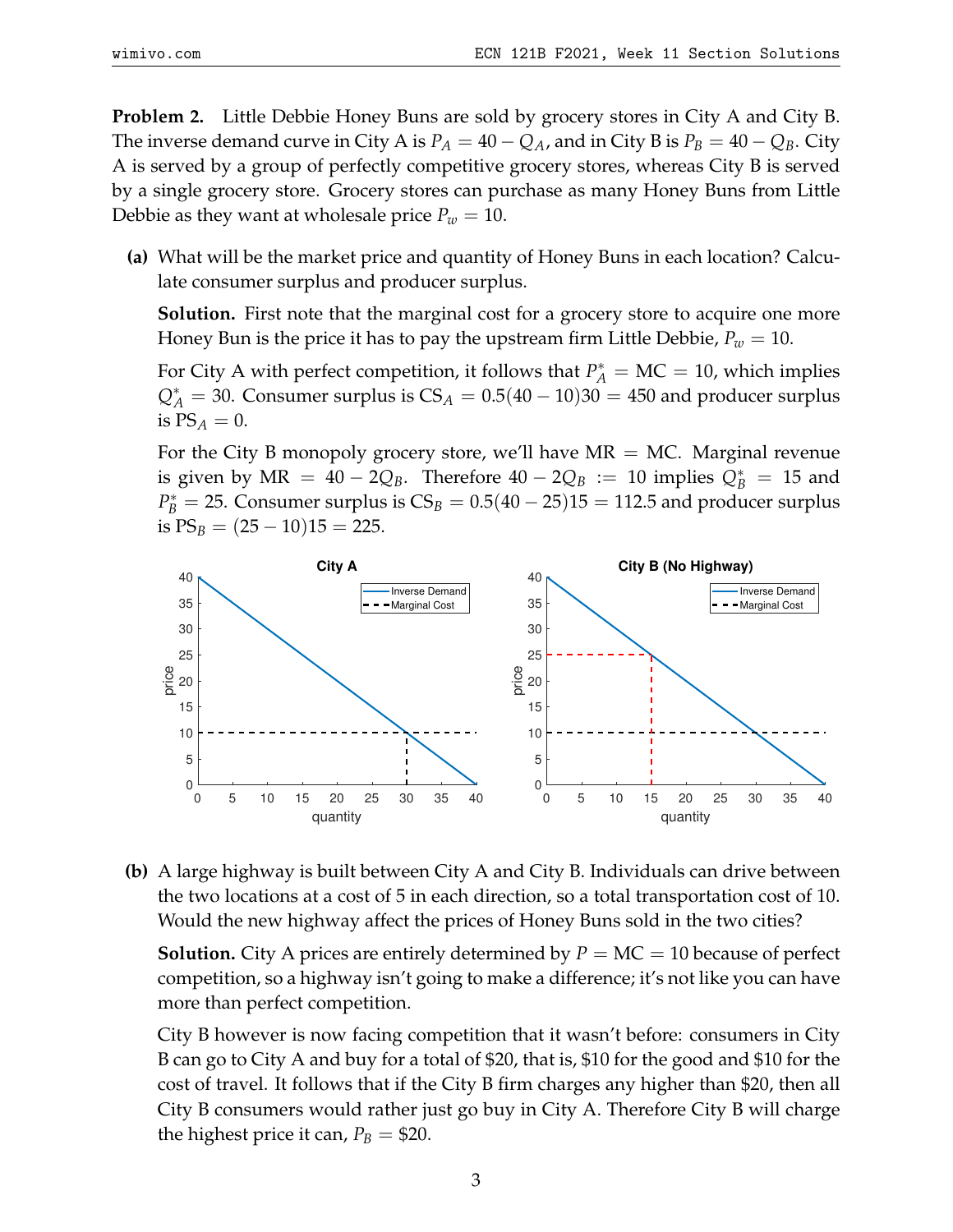

**(c)** Calculate the gain and/or loss in producer and consumer surplus in both City A and City B that would result from the construction of the highway.

**Solution.** Nothing would change in City A because it was perfect competition before and perfect competition after: same demand curve, same price, same quantity, same surpluses.

After the highway, City B's consumer surplus is  $CS'_B = 0.5(40 - 20)(20) = 200$ and its producer surplus is  $PS'_B = (20 - 10)20 = 200$ . Therefore CS changes by  $200 - 112.5 = 87.5$  and PS changes by  $200 - 225 = -25$ . The highway, because it in a sense forces the monopolist in City B to face some competition, helps City B consumers but hurts the City B grocery store. Overall City B welfare increases from the highway.

**(d)** Briefly explain what the Economic Theory of Regulation would say about whether or not we should expect the highway to be constructed.

**Solution.** The Economic Theory of Regulation states three things:

- Interest groups will lobby the government to get the government to impose favorable policies;
- Interest groups that benefit more from lobbying will lobby more;
- Interest groups that are concentrated should have better incentives to lobby the government (e.g. residual claimancy).

The City B monopolist suffers from the construction of the highway, so it has an incentive to lobby against highway construction; and because a monopoly is very concentrated, it will likely lobby harder than anyone else and will quite possibly succeed in preventing highway construction.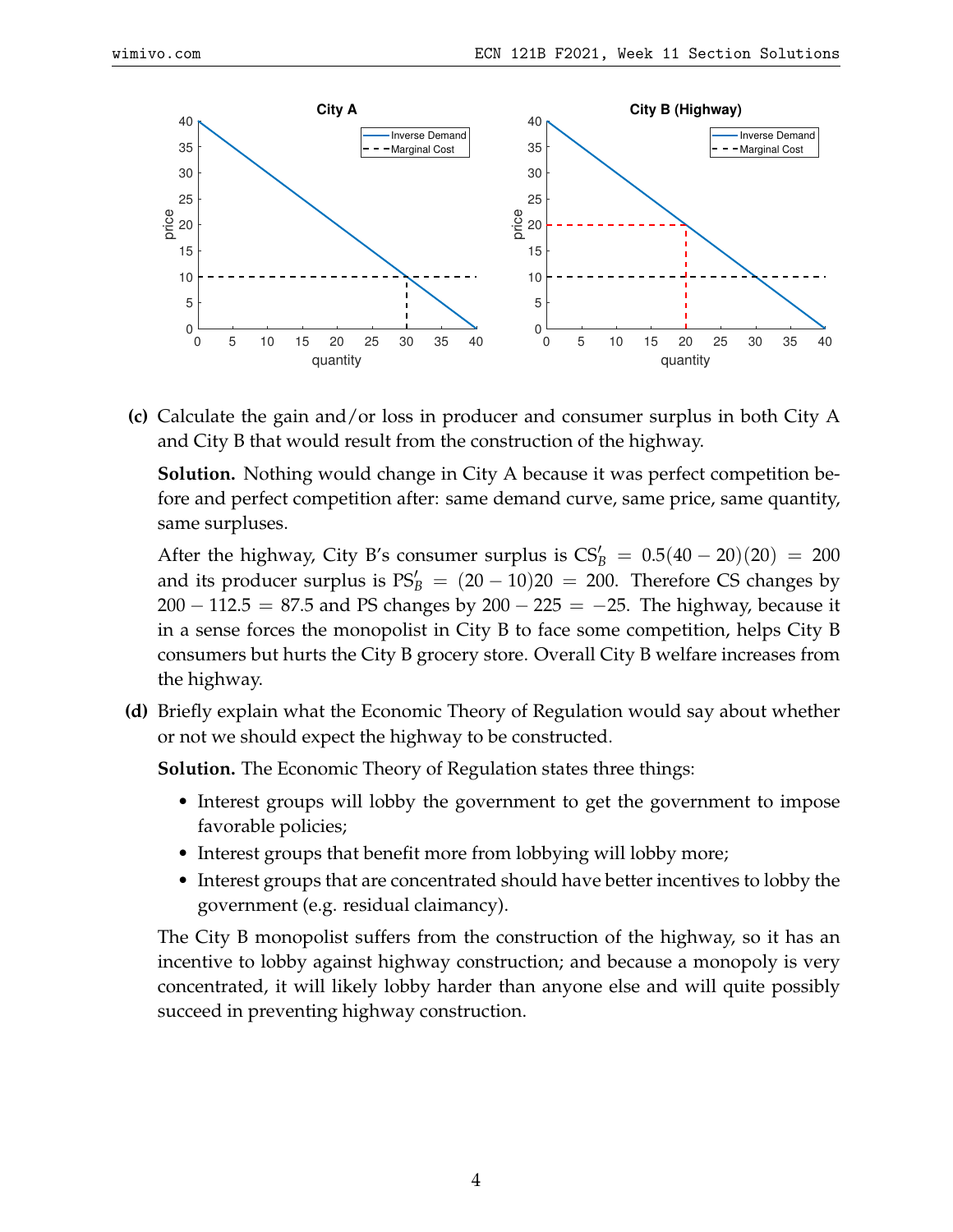## **Problem 3.** Here, have some true/false questions.

**(a)** Since subsidies increase producer and consumer surplus, subsidies increase welfare.

**False.** Subsidies require government spending (which must be taxed from someone), and that government spending is larger than the combined increase in producer and consumer surplus. Therefore welfare falls, as crudely illustrated in my MS Paint diagrams below. *P* <sup>∗</sup> and *Q*<sup>∗</sup> are the free-market equilibria; *P<sup>s</sup>* and *Q<sup>s</sup>* are the market prices with the subsidy; *P<sup>r</sup>* is the (subsidized) price received by the firm. The deadweight loss with a subsidy is the area *H*, entering TS with a negative sign.



**(b)** A city wants to increase tax revenue by taxing local firms. All else equal, it should tax firms that sell goods that are hard to import rather than firms that sell goods that are easy to import.

**True.** Taxing easily imported goods is more prone to *leakage*: if local firms are taxed, then they can just move production elsewhere, not have to pay a tax, and export the goods back to the city. In this scenario, the city generates no tax revenue because the firm left the city and therefore the city does not actually tax the firm.

**(c)** Leakage is likely to be a bigger problem if firms in two neighboring jurisdictions are Bertrand rather than Cournot competitors.

**True.** Suppose Firm A is located in City A and Firm B is located in City B, but othrewise the firms are identical. Each firm charges  $P_A^* = P_B^* = MC$  and splits demand as a consequence of Bertrand competition.

Later on, City A imposes a per-unit pollution tax *t* on Firm A. This means Firm A's (after-tax) marginal costs have increased, so it has no choice but to increase its price to at least  $P_A = MC + t$ , otherwise it will earn negative profit. But when Firm A increases its price above MC, it loses *all* of its demand to Firm B because Firm B can